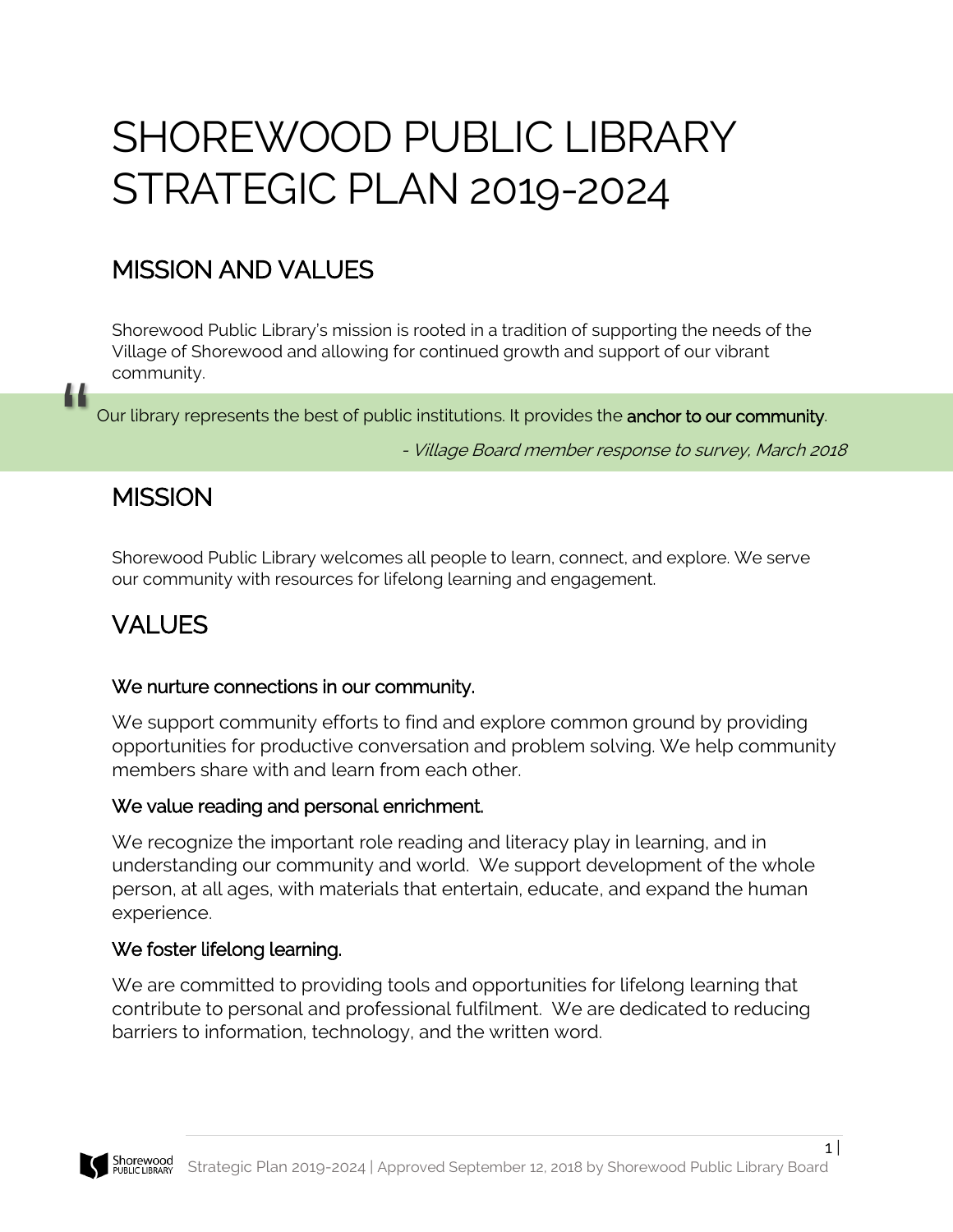#### We are good stewards of the library and all it contains.

We recognize that the public expects us to thoughtfully and responsibly manage the resources that have been entrusted to the library.

#### We value intellectual freedom, respecting a variety of viewpoints, opinions, and ideas.

We value growth, creativity, and open-mindedness, and without censorship provide our patrons with materials that represent multiple viewpoints.

#### We are committed to providing a welcoming environment.

We treat all people, our staff, and patrons with respect and care. We observe, consider, and are responsive to the community's needs and feedback. We strive to provide safe, comfortable, and welcoming spaces.

#### We respect our patrons' privacy.

We believe that privacy is core to the exploration of ideas and information and that all patrons have the right to confidential open inquiry.

#### We value our staff as a vital resource for the library and our patrons.

We see our staff as our greatest resource and the key to upholding all other values. We provide meaningful staff engagement and robust staff support to ensure employee longevity and a healthy life-work balance.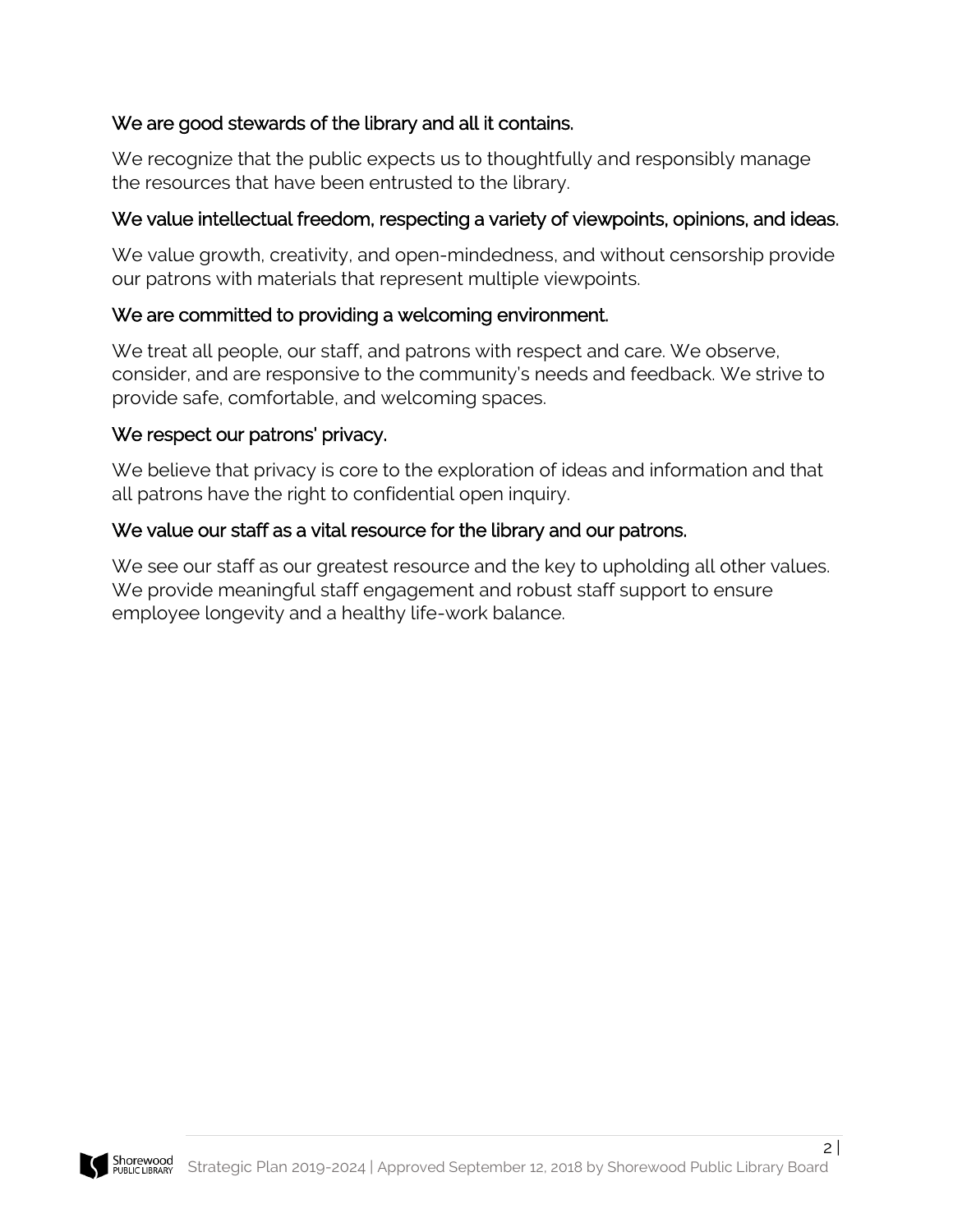## GOALS AND OBJECTIVES

In creating this strategic plan, we endeavored to hear from as many voices as possible through face-to-face conversation sessions with community members, a widely-shared anonymous survey, and feedback gathered from members of the Shorewood Village Board, the Shorewood Public Library Board, and library staff. The information we gathered focused not only on ideas for the library, but also on our community's broader desires and needs in an effort to define how the Shorewood Public Library can best support our community.

I love, love, love the library. It makes me feel a part of the community. - Survey respondent, March 2018

Our goals and objectives are derived from the information gathered during this planning process, and are supported by data from Wisconsin Division of Public Instruction Library Annual Reports (2008—2016), the 2010 US Census and American Community Survey, and internal library statistics.

These goals and objectives provide direction to the library for the next five years (2019-2024). They capitalize on our strengths, reflect the desires and needs of the greater Shorewood community, and embody our mission and values in exciting ways.

## GOAL ONE: COMMUNITY CONNECTIONS

#### We will embrace opportunities and collaborations that increase connections in our community.

We are an important place for our community to come together and learn from and with each other. We will work to help find common ground and increase understanding, even around controversial topics.

### WHY?

"

Survey respondents listed "Connecting to other community members and finding information about local events and resources" as one of the most important services the library offers, with 45 percent of survey respondents rating it as *Very* Important and 35 percent rating it as Somewhat Important.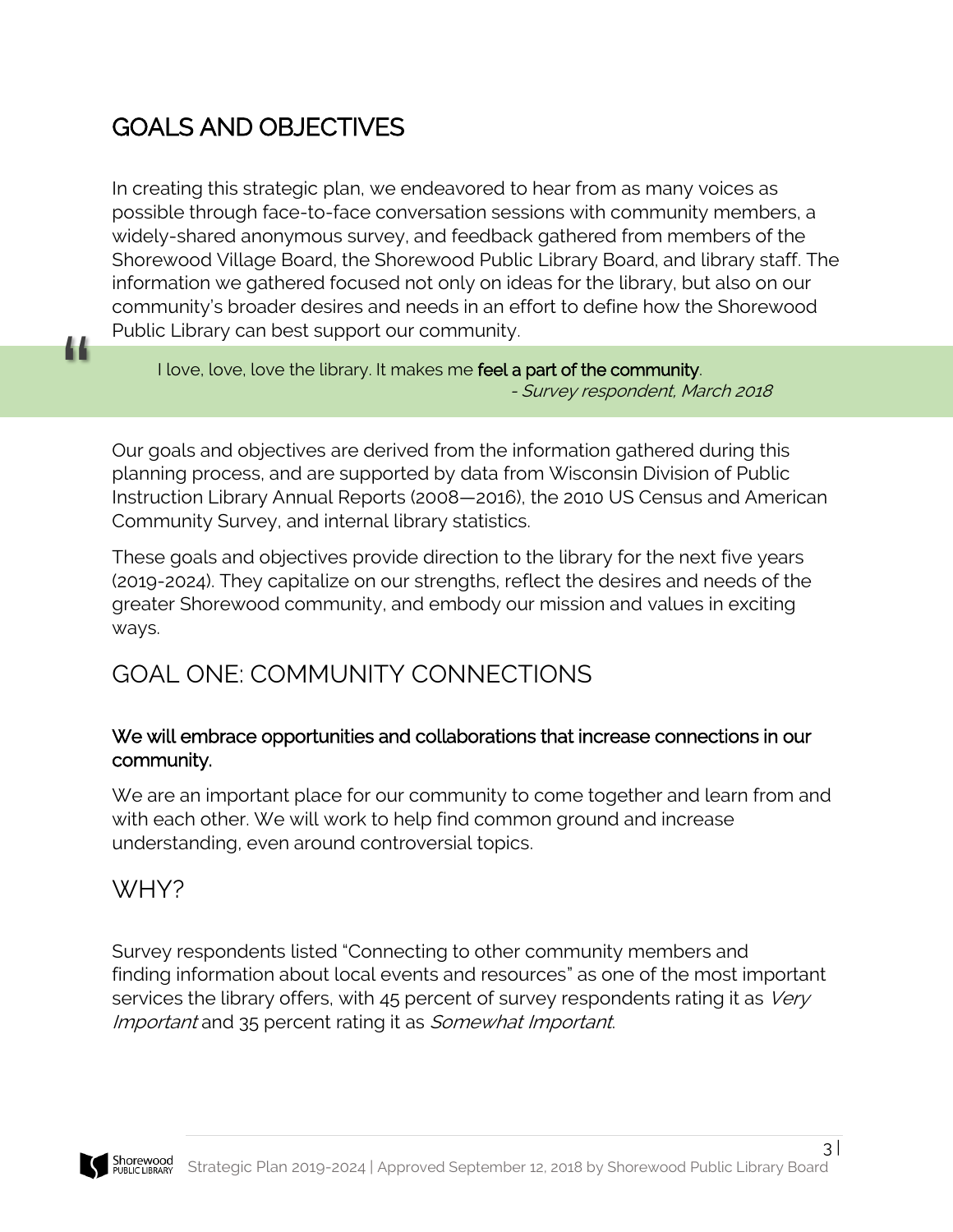It is **important that we can find community information** on current community issues at our library, e.g. the Wilson [Drive] info. It is **important that we can find community information** on current community issues at<br>our library, e.g. the Wilson [Drive] info.<br>- Survey respondent, March 2018

Members of the community, Village Board members, and library staff confirmed that Shorewood residents are eager to engage in community conversations, to listen to each other, and to share ideas and experiences. As one Village Trustee wrote, "The Shorewood community has been built on a solid foundation of active civic engagement, diversity and respect for one another. It's these qualities that make Shorewood unique and which need to be maintained." The Shorewood Public library is uniquely positioned to continue this history of civic and civil engagement.

## GOAL ONE OBJECTIVES:

- 1. Increase use of the library as a space where community members connect to explore issues of community-wide interest.
- 2. Establish a collaboration to identify after-school spaces and programs in the community and create a strategy for improving and expanding such programs.
- 3. Participate in community and organization initiatives that align with the mission of the library.
- 4. Seek new partnerships that further the values of the library.

### GOAL TWO: CUSTOMER SERVICE

#### We will provide a welcoming and accessible space that makes it easy for all patrons to find what they need, in person and online.

We value each of our patrons. We will not only meet our patrons' needs and expectations, but also strive to anticipate and exceed them. We will create opportunities for the community to share what they need and want from the library.

#### WHY?

We heard from our community members that they are largely very satisfied with the service provided by the Shorewood Public Library – 60 percent of survey respondents indicated that "The library meets my current needs" and 86 percent of respondents indicated they were "satisfied" or "very satisfied" with all library services.

However, we recognize that maintaining exceptional service requires constant attention to patrons' needs and a desire to improve their experience whenever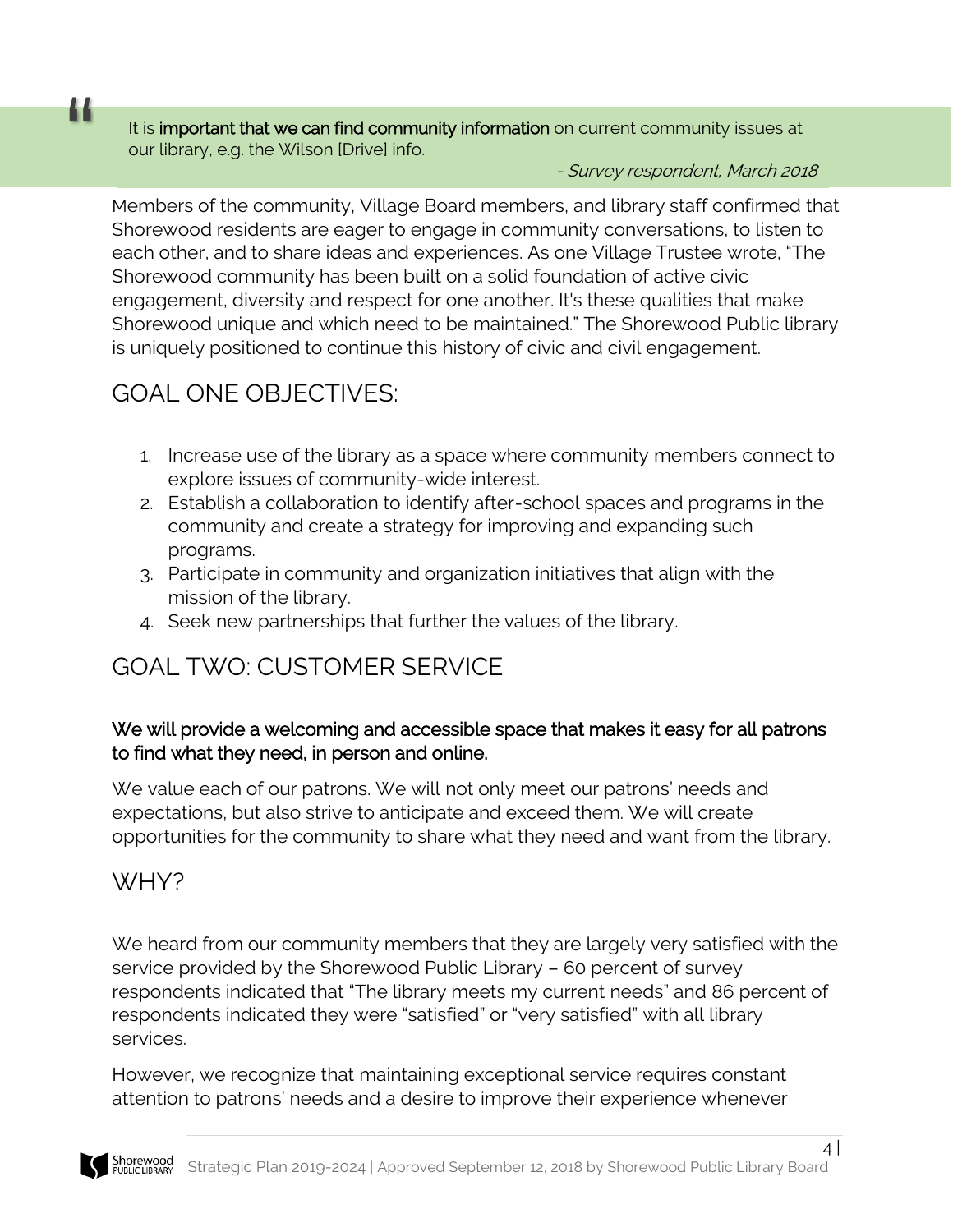possible – work that must be codified into our strategic plan. Individual survey comments, and feedback from the Community Conversations conducted during information gathering, provided further evidence that there are ways to improve our space and services.

## GOAL TWO OBJECTIVES:

- 1. Pilot ways to better utilize the exterior of and entrance to the library to as community gathering places.
- 2. Initiate a process to understand and define patron needs and expectations.
- 3. Increase patron satisfaction by building library staff's customer service skills.
- 4. Reduce barriers that inhibit our patron's ability to navigate the library and its tools and resources.

## GOAL THREE: SERVING THE FULL COMMUNITY

#### We will work to ensure that our collections, services, programs, and space serve our full community.

The community of Shorewood is diverse and so are its library needs. We will strive to address gaps in our service and barriers to use of our library and its resources.

### WHY?

We heard in our Community Conversations that there is a desire for greater inclusivity in Shorewood, and learned from data and conversations that although the library is ostensibly for all people, we are not serving some populations as well as we could be.

When asked to prioritize a list of potential service changes, respondents ranked "Create services or programs for immigrants and first-generation Americans" second, just after "Increase coordination with local schools in providing resources to children." There is a growing diversity in Shorewood, reflected both in its longterm resident population and people who live here for a short time, often through affiliations with the University of Wisconsin-Milwaukee. Every day, many languages can be heard spoken at Shorewood Public Library.

We also learned that families with children often learned about community events through school and other families. According to the 2010 US Census, though, nearly half the population of Shorewood does not have children in the home. Unfortunately, this population may not as easily learn of, or feel welcome to participate in, community and library events.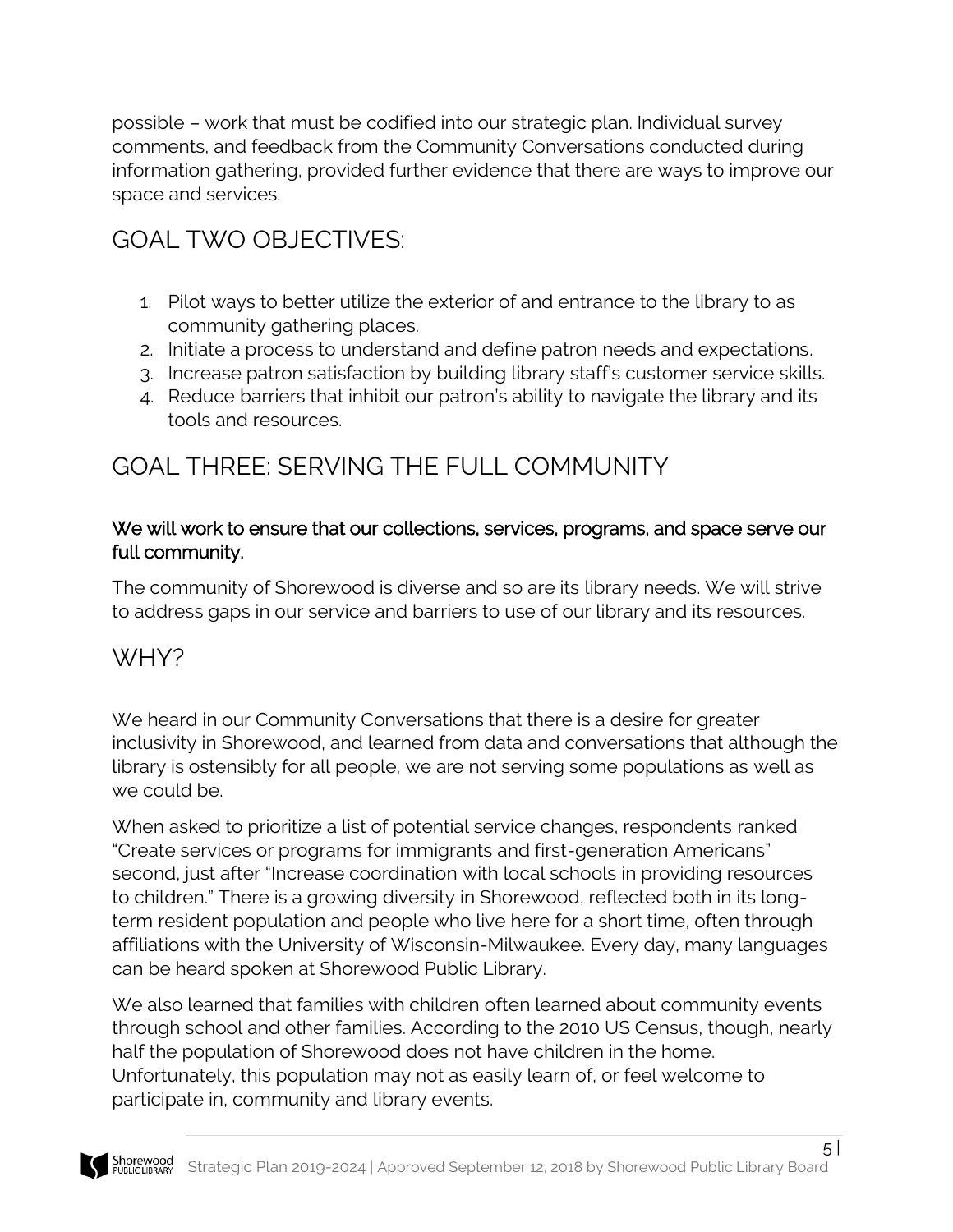Several people indicated in the Community Conversations and in survey comments that they would like to see additional programming that appeals to people without children living at home. These include young adults (twenty- to forty-year-olds) without children and active retirees or near-retirees.

Finally, income variance in the Shorewood community can be invisible; although the median income is higher than state and county averages, there are Shorewood residents who face economic barriers (see below). Their need for cost-free resources the library can provide, including computer and internet access, may be greater than those of residents who make more money.



American Community Survey household income data for Shorewood, WI

## GOAL THREE OBJECTIVES:

- 1. Partner with Shorewood schools to enrich students' learning experiences.
- 2. Take concrete steps to ensure that diversity and inclusion become integral to the way our library functions.
- 3. Reduce financial barriers to access.
- 4. Promote library use among those who currently do not use or underutilize the library.
- 5. Increase overall library use by developing service strategies that are responsive to demonstrated community needs.

6 |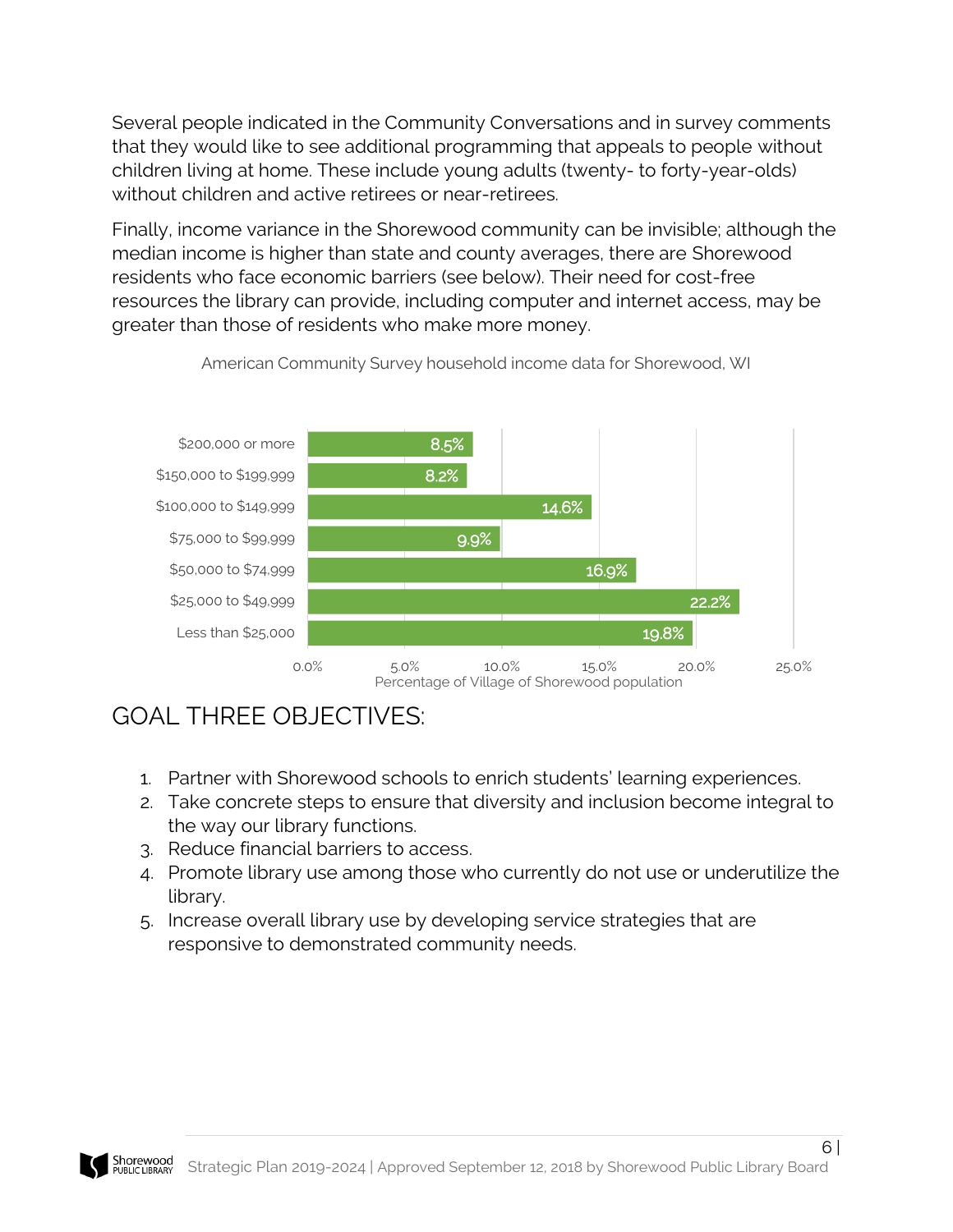## GOAL FOUR: GETTING THE MESSAGE OUT

#### We will explore ways we can better inform our community about the services and resources we offer.

The Shorewood Public Library provides integral services and amazing experiences that contribute to lifelong learning and quality of life. They are worth sharing.

## WHY?

While many of our services and resources are well known and used, we want to ensure that our community knows that we offer everything from study rooms (only 53 percent of survey respondents were aware of our study rooms) to genealogy resources (only 29 percent of survey respondents were aware of our subscription to Ancestry.com).

Survey results showed that most respondents who identify as frequent users of the library get their information about library resources and programs at the library or from our website. While this may work for frequent visitors, we see a need to find additional ways to communicate with those who seldom or never visit the library.

We also learned that there is an opportunity to grow library advocacy in our community. For example, the Friends of the Shorewood Public Library is a reliably strong organization, willing to help the library through fundraising and volunteer service. However, Friends' membership stands at 159, despite the fact that 59 percent of Shorewood residents have a library card. In addition, nearly 15 percent of our survey respondents were not sure if they were Friends members, a finding that demonstrates a lack of awareness that could be improved through stronger messaging and advocacy.

## GOAL FOUR OBJECTIVES:

- 1. Increase awareness of what the library does, why, and for whom.
- 2. Increase engagement with existing library media channels.
- 3. Strengthen library advocacy.
- 4. Increase library presence at strategic locations and events in the community and outside the physical library.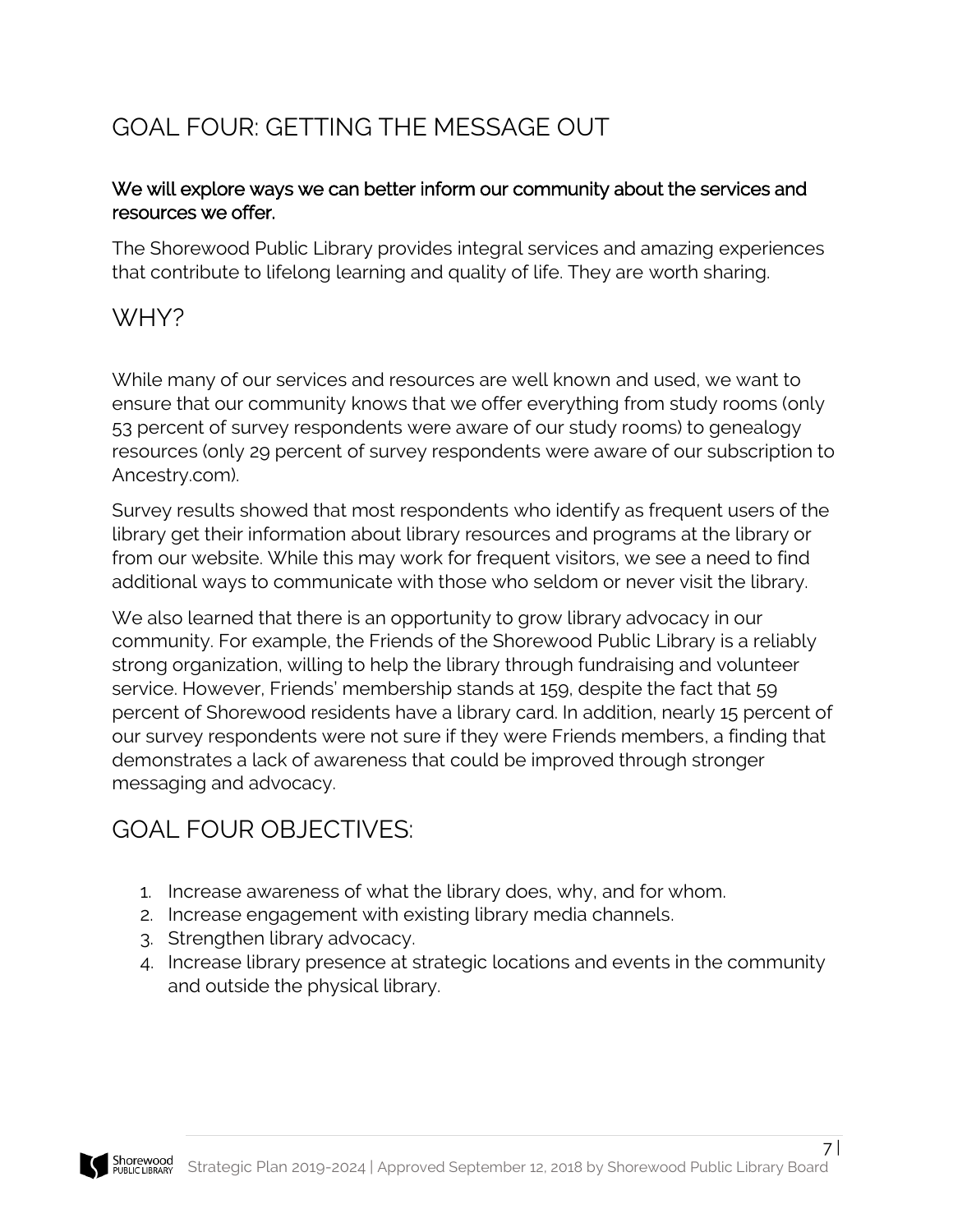## GOAL FIVE: FINDING BALANCE

#### We will work to find the right balance of service and resource allocation to make the most effective use of staff time, experience, and expertise resulting in service excellence.

The Shorewood Public Library will maximize the positive impact that our services have in our community by creating a sustainable culture of learning and innovation for our staff.

### WHY?

Community Conversations and our survey revealed that patrons appreciate the oneon-one attention they receive at the library from familiar faces, and rely on the expertise of the staff when they need help. Staff is a valuable resource, and a large part of our annual budget. We are dedicated to providing a stable, nurturing work environment that offers a healthy work-life balance as a way to minimize staff turnover. This investment benefits the Shorewood Public Library patron community by promoting and retaining expertise in library staff, which positively impacts our collections, programs, community partnerships and patron connections.

## GOAL FIVE OBJECTIVES:

- 1. Evaluate annually, in conjunction with the budget process, positions, resources, and the organizational structure of the library to ensure that the needs of the community continue to be met.
- 2. Implement policies and organizational practices designed to address and support the needs of staff.
- 3. Provide time and resources for staff to plan, execute, and evaluate the work they do.
- 4. Create opportunities for library staff to learn about new technologies, develop new skills, and practice techniques that will lead to improved service and job satisfaction.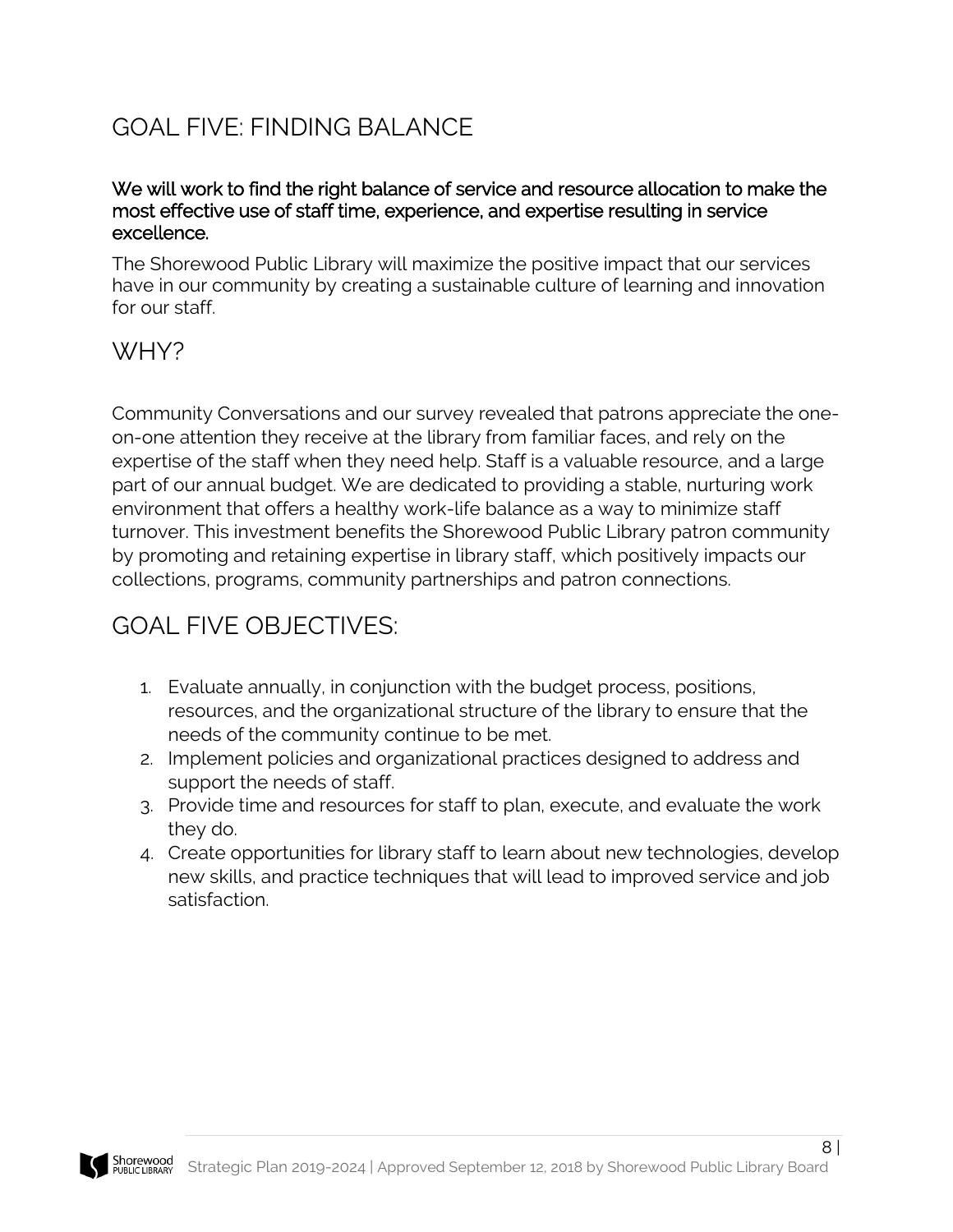## IMPLEMENTATION

The Shorewood Public Library Director and staff, in consultation with members of the Shorewood Public Library Board, will prioritize, identify service goals, and coordinate activities from this plan. Decisions regarding implementation will be made by the director, staff, and board members based on potential impact; available resources, including funding and staff time; and future changes which may arise from ongoing efforts to listen to the community and local, state, and national trends in library service.

## ASSESSMENT AND COMMUNICATION

The Shorewood Public Library Director will regularly update the Shorewood Public Library Board on the progress of implementing the strategic plan, according to the following schedule.

APRIL: The library director, in consultation with staff, provides a verbal report to the Shorewood Library Board, assessing progress in implementing the plan activities prioritized for the current year.

JUNE: A Strategic Planning Committee is formed by the director and board to assess of the implementation of the plan. The committee will determine progress on the plan's goals, determine if there is need for adjustments to the plan based on changing conditions or new challenges and opportunities, and will identify and prioritize the activities that will be the focus of the library's efforts in the following year. The decisions of this committee will be reflected in the library's budget planning process and reported to the board as the budget is developed.

DECEMBER: The library director, with input from staff, prepares a written update for the board, summarizing the prior year's work and identifying activities slated for the upcoming year.

## ABOUT THE STRATEGIC PLANNING PROCESS

It was critical for the Shorewood Public Library to structure our five-year strategic plan around the needs and wishes of our community to ensure the library can sustain a viable, central position in village life moving forward.

The Shorewood Public Library Board formed a Strategic Planning Committee which included library staff, Friends of the Shorewood Public Library members, Library Board members, and members of the community. The Committee used the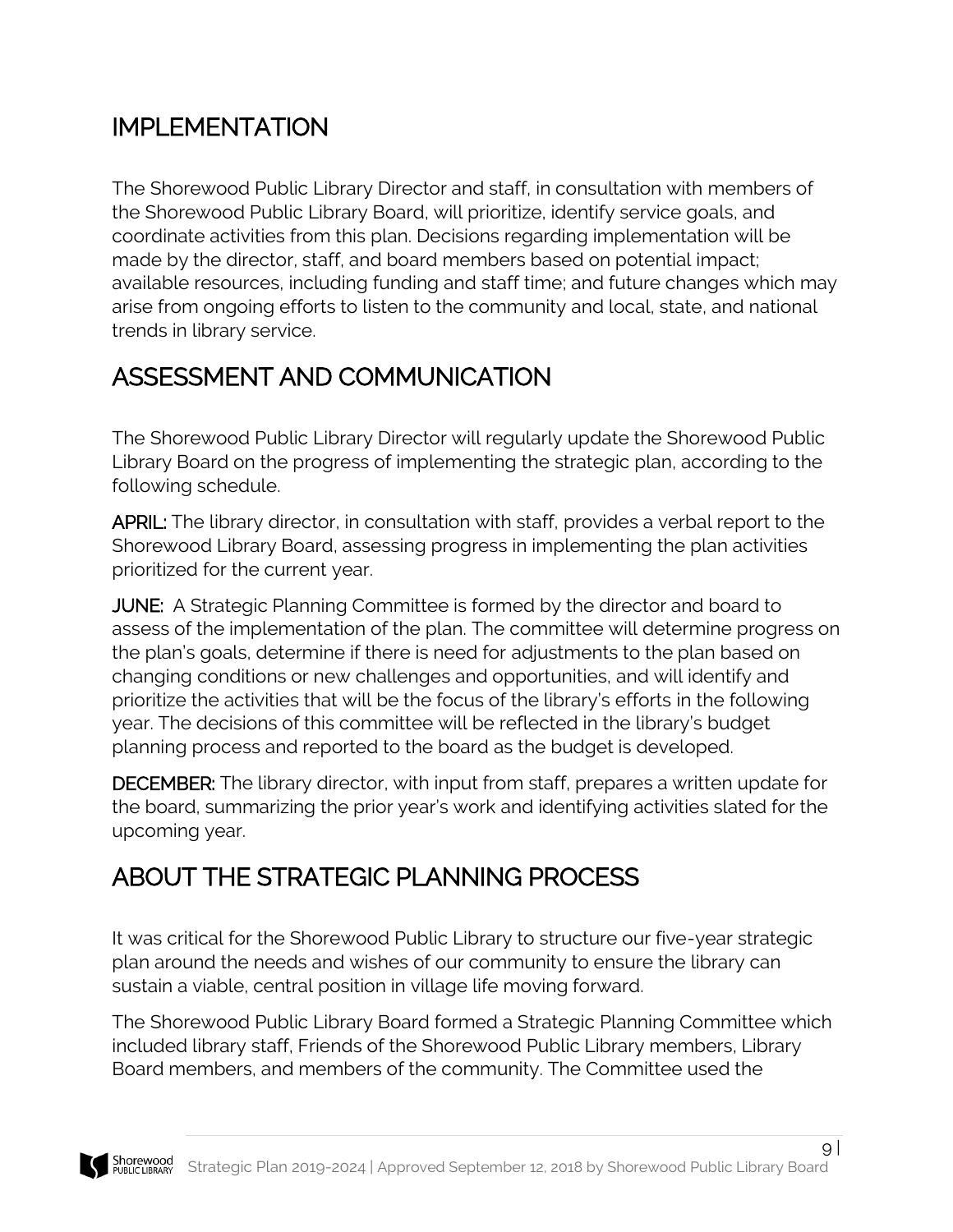following sources of information in creating the plan to ensure it met the goals of the library and board:

- Annual report data submitted to the Department of Public Instruction (DPI) for the years 2009-2016.
- Results of a survey of Shorewood Public Library users conducted between February 26, 2018 and April 8, 2018 that garnered a total of 636 responses.
- Information from three Community Conversations attended by business and civic leaders, educators, officeholders, citizens and library patrons.
- The first was held March 12, 2018 and drew fifteen attendees.
- The second was held the afternoon of March 20, 2018 and drew sixteen attendees.
- The third took place the evening of March 20, 2018 and drew ten attendees.
- Results of an Issues and Needs Questionnaire, completed by members of the Strategic Planning Committee.
- Results of an Issues and Needs Questionnaire, completed by the staff of the Shorewood Public Library.
- Results of a Shorewood Public Library Strategic Planning Questionnaire, completed by members of the Village of Shorewood Board of Trustees.
- Demographic data from the American Community Survey and the 2000 and 2010 US Census.
- The Strategic Planning Committee, with the assistance of consultants, worked from February through August 2018.

## ACKNOWLEDGEMENTS

In order to ensure that the voices of Shorewood are reflected in this plan, the library surveyed the community and organized a series of Community Conversations. Almost seven hundred people contributed time and ideas as part of this process. Members of the Strategic Planning Committee and library staff sincerely thank those that offered their ideas and time. Your feedback was invaluable to the process.

The library director thanks the Strategic Planning Committee for its commitment to the Shorewood Public Library and the development of this plan. Committee members, in turn, would like to thank the library board for its support of the strategic planning process, and the Shorewood Village Board trustees who shared their ideas with the committee.

Special thanks to the staff of the Shorewood Public Library. Their knowledge of the community they serve and the library they help shape daily was invaluable to the planning process at several steps along the way.